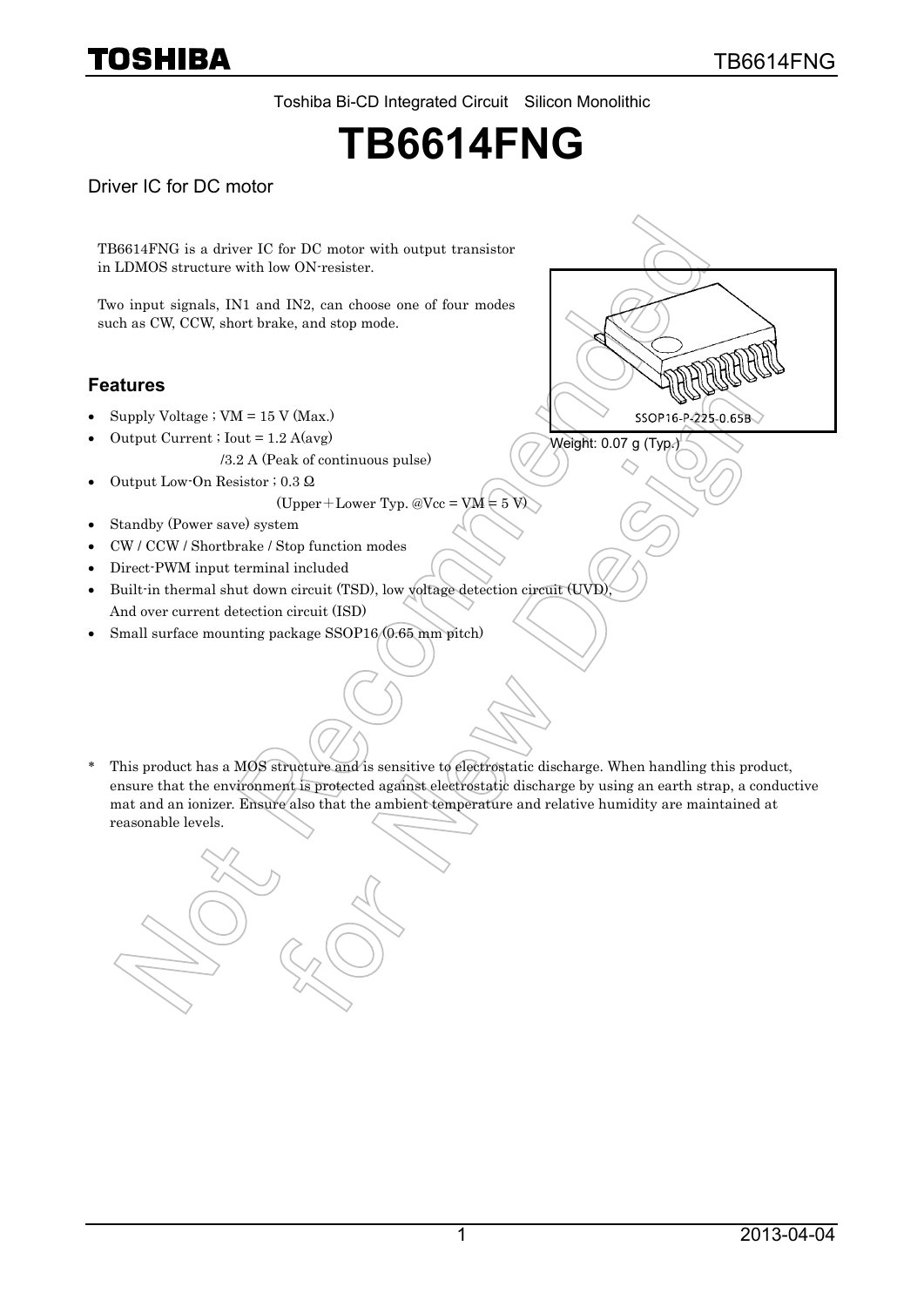### **Block Diagram**



### **Pin Functions**

| Pin No. | Pin name         | 1/O      | Description               | Remarks                         |  |
|---------|------------------|----------|---------------------------|---------------------------------|--|
| 1       | <b>GND</b>       |          | Small signal GND          | Small signal GND                |  |
| 2       | IN <sub>1</sub>  |          | Control signal input 1    |                                 |  |
| 3       | IN <sub>2</sub>  |          | Control signal input 2    | With 200 k $\Omega$ pull-down R |  |
| 4       | NC.              |          | Non-connected             |                                 |  |
| 5       | PGN <sub>D</sub> |          | <b>GND</b><br>Power       | Motor GND                       |  |
| 6       | O1               | O        |                           |                                 |  |
| 7       | O٦               |          | Output <sub>1</sub>       |                                 |  |
| 8       | VM               |          | Motor power supply        | $VM = 2.5 V to 13.5 V$          |  |
| 9       | <b>VM</b>        |          | Motor power supply        |                                 |  |
| 10      | O <sub>2</sub>   | $\Omega$ | Output 2                  |                                 |  |
| 11      | O2               |          |                           |                                 |  |
| 12      | <b>PGND</b>      |          | Power GND                 | Motor GND                       |  |
| 13      | <b>NC</b>        |          | Non-connected             |                                 |  |
| 14.     | <b>PWM</b>       |          | PWM signal input          | With 200 k $\Omega$ pull-down R |  |
| 15      | <b>STBY</b>      |          | Stand by signal input     |                                 |  |
| 16      | <b>Vcc</b>       |          | Small signal power supply | $Vec = 2.7 V to 5.5 V$          |  |
|         |                  |          |                           |                                 |  |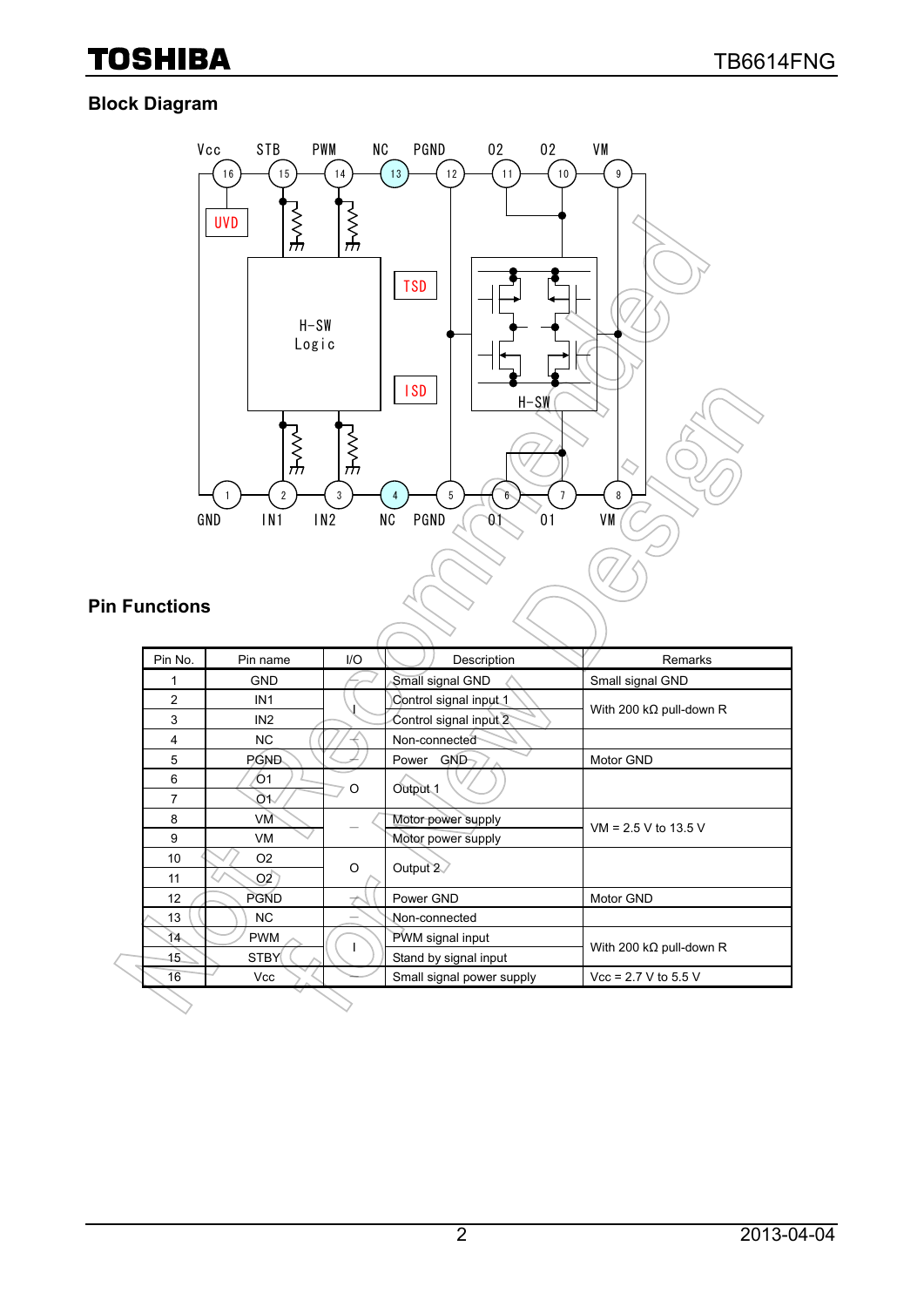### **Absolute Maximum Ratings (Ta = 25°C)**

| Characteristics       | Symbol       | Rating       | Unit | <b>Remarks</b>                                      |
|-----------------------|--------------|--------------|------|-----------------------------------------------------|
|                       | VM           | 15           | v    |                                                     |
| Supply voltage        | Vcc          | 6            |      |                                                     |
| Input voltage         | <b>VIN</b>   | $-0.2$ to 6  | v    | IN1, IN2, PWM, STBY                                 |
| Output voltage        | Vout         | $-0.2$ to 15 | V    | 01,02                                               |
|                       | lout         | 1.2          | A    |                                                     |
| Output current        | lout (pulse) | 3.2          |      | tw = 20 ms(pulse), Duty $\leq$ 20%, *note           |
|                       | lout (peak)  | 4.5          |      | tw = 50 ms, single pulse, note                      |
| Power dissipation     | <b>PD</b>    | 0.78         | W    | $50 \times 50 \times 1.6$ mm Cu 40% in PCB mounting |
|                       |              | 0.5          |      | IC only ( $\theta$ j-a = 250 °C/W)                  |
| Operating temperature | Topr         | $-20$ to 85  | °C   |                                                     |
| Storage temperature   | Tstg         | $-55$ to 150 | °C   |                                                     |

\*Note: not guaranteed by testing

### **Operating Range (Ta = -20 to 85°C)**

| Characteristics     | Symbol     | Min | Typ. | Max           | Unit | Remarks                |
|---------------------|------------|-----|------|---------------|------|------------------------|
| Supply voltage      | <b>Vcc</b> | 2.7 | 3    | $5.5^{\circ}$ | V    |                        |
|                     | VM         | 2.5 | 5    | 13.5          |      |                        |
|                     |            |     |      |               |      | $VM \geq 4.5 V$        |
| Output current      | lout       |     |      | 0.5           | A    | $2.5 V \le VM < 4.5 V$ |
| Switching frequency | fPWM       |     |      | 400           | kHz  | PWM efficiency ≥ 90%   |

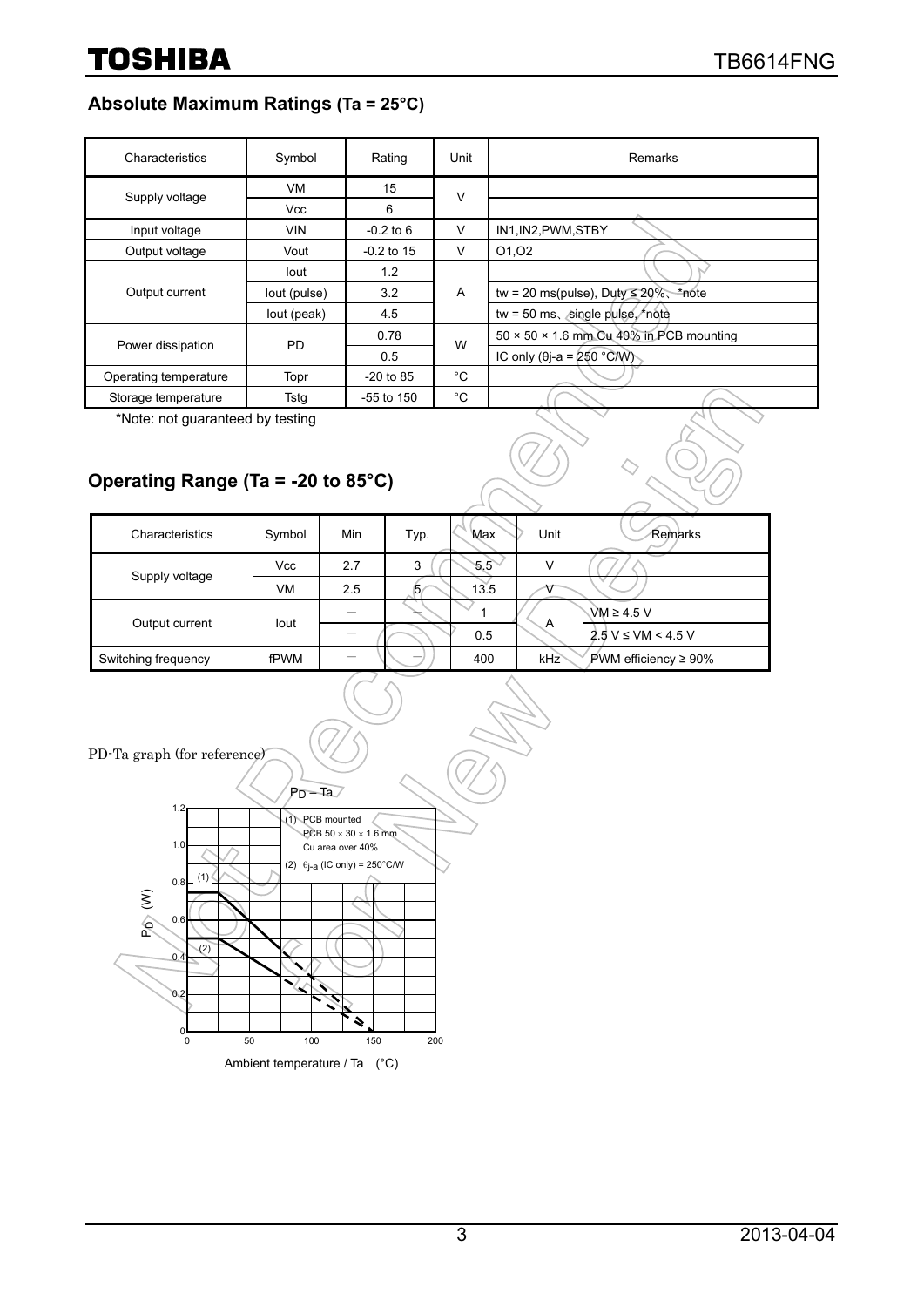### **Function table**

| Input           |                 |             |            | Output         |                |              |  |  |
|-----------------|-----------------|-------------|------------|----------------|----------------|--------------|--|--|
| IN <sub>1</sub> | IN <sub>2</sub> | <b>STBY</b> | <b>PWM</b> | O <sub>1</sub> | O <sub>2</sub> | Mode         |  |  |
| H               | H               | H           |            |                | L              | <b>Brake</b> |  |  |
|                 | H               | H           | H          |                | H              | CW(CCW)      |  |  |
|                 |                 |             | L          |                | L              | <b>Brake</b> |  |  |
| H               | L               | H           | H          | H              | L              | CCW(CW)      |  |  |
|                 |                 |             | L          |                | L              | <b>Brake</b> |  |  |
|                 | L               | H           |            | OFF(Hi-Z)      | OFF(Hi-Z)      | Stop         |  |  |
|                 |                 |             |            | OFF(Hi-Z)      | $OFF(Hi-Z)$    | Standby      |  |  |

 $(-:Don't care)$ 

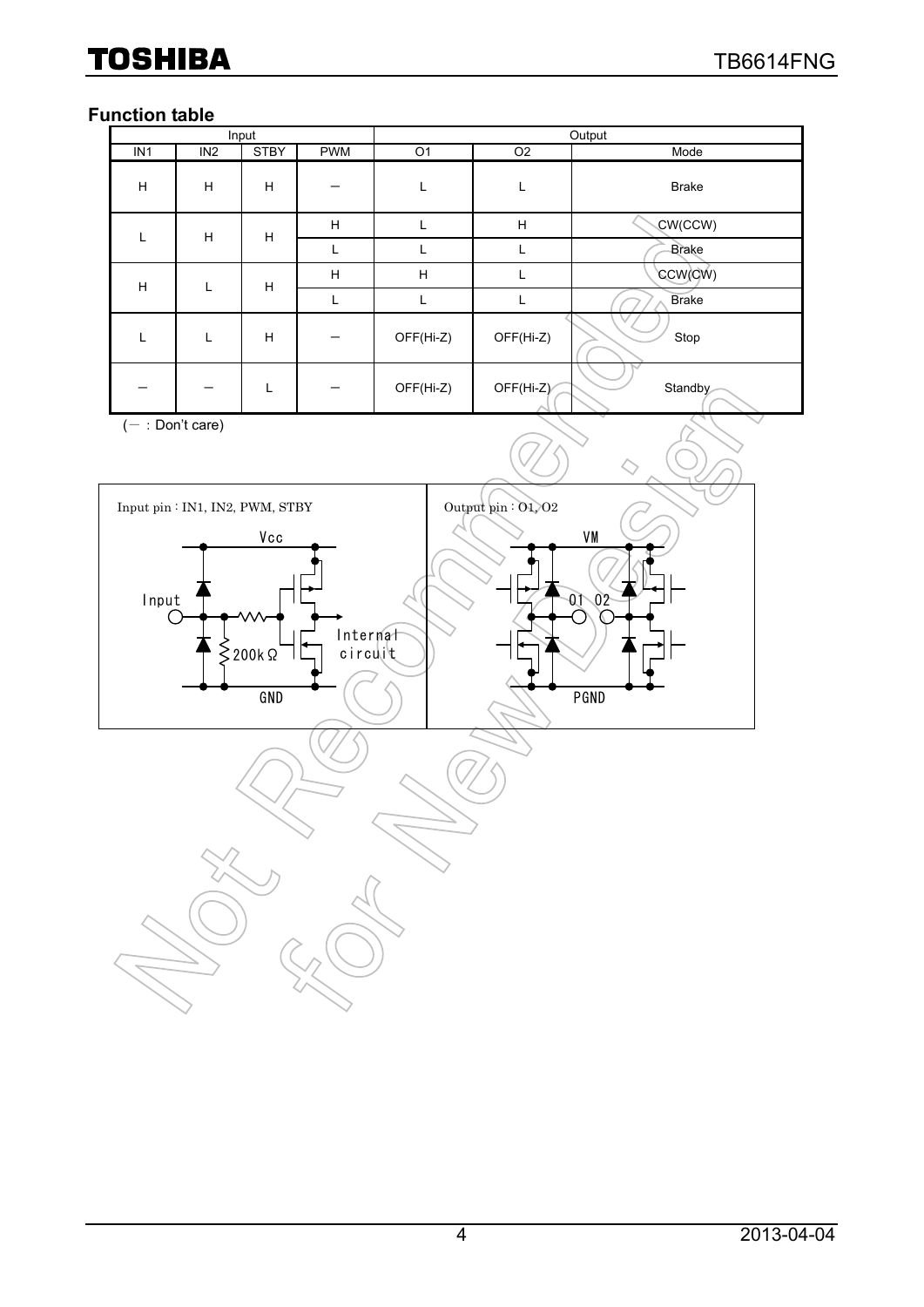### **H-SW Operating Description**

・To prevent penetrating current, dead time t2 and t4(Typ.=80ns) is provided in switching to each mode in the IC.

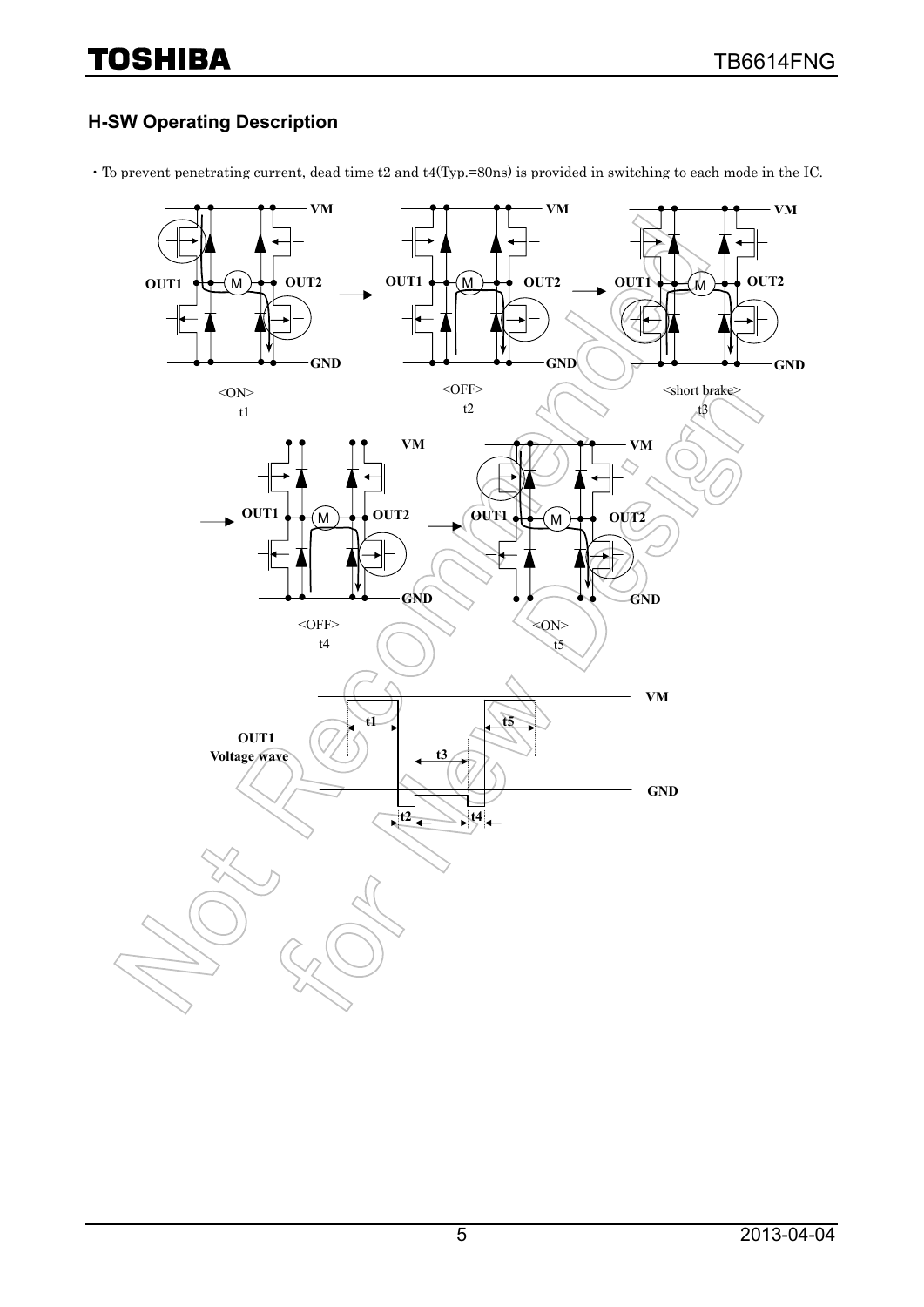## **Electrical Characteristics (unless otherwise specified, Ta = 25°C, Vcc = 3 V, VM = 5 V)**

| Characteristics             | Symbol         | <b>Test Condition</b> | Min                      | Typ.                     | Max                      | Unit        |
|-----------------------------|----------------|-----------------------|--------------------------|--------------------------|--------------------------|-------------|
|                             | Icc            | STBY=Vcc              | -                        | 1.5                      | 2.5                      | mA          |
| Supply current              | lcc(STB)       | STBY=0V               |                          |                          | 1                        |             |
|                             | IM(STB)        |                       |                          |                          | $\mathbf{1}$             | μA          |
| Control input               | VIH            |                       | 2                        |                          | $Vcc+0.2$                | $\vee$      |
| voltage                     | <b>VIL</b>     |                       | $-0.2$                   |                          | 0.8                      |             |
| Control input               | <b>IIH</b>     | $VIN = 3V$            | 10                       | 15^                      | 22                       |             |
| current                     | <b>IIL</b>     | $VIN = 0V$            |                          |                          | 1                        | μA          |
| Standby input               | VIH(STB)       |                       | 2                        |                          | $Vcc+0.2$                | $\vee$      |
| voltage                     | VIL(STB)       |                       | 20.2                     | $\overline{\phantom{0}}$ | 0.8                      |             |
| Standby input               | IIH(STB)       | $VIN = 3V$            | 10                       | 15                       | 22                       |             |
| current                     | IIL(STB)       | $VIN = 0V$            |                          |                          | 1                        | μA          |
| Output on-resistance        | Ron            | lo=1A, Vcc=VM=5V      |                          | 0.3                      | 0.45                     | Ω           |
| Output leakage              | IL(U)          | VM=Vout=15V           |                          | -                        |                          |             |
| current                     | IL(L)          | VM=15V, Vout=0V       | $-1$                     |                          |                          | μA          |
| Regenerative diode VF       | VF(U)<br>VF(L) | $IF = 1A$             | $\overline{\phantom{0}}$ | 0.9                      | Ч.1                      | $\vee$      |
|                             |                |                       |                          | 0.9                      | 1.1                      |             |
| Low voltage                 | <b>UVLD</b>    |                       |                          | 20                       |                          | $\vee$      |
| detecting voltage           |                | Vcc detection         |                          |                          |                          |             |
| Recovering voltage          | <b>UVLC</b>    |                       |                          | 2.2                      | $\overline{\phantom{0}}$ |             |
| Thermal shutdown<br>circuit | <b>TSD</b>     |                       |                          | 175                      |                          |             |
| operating temperature       |                |                       |                          |                          |                          | $^{\circ}C$ |
| Thermal shutdown            | <b>ATSD</b>    |                       |                          | 20                       |                          |             |
| hysteresis                  |                |                       |                          |                          |                          |             |
| Over current                | <b>ISD</b>     |                       |                          | 5                        | $\overline{\phantom{0}}$ | A           |
| detecting current           |                |                       |                          |                          |                          |             |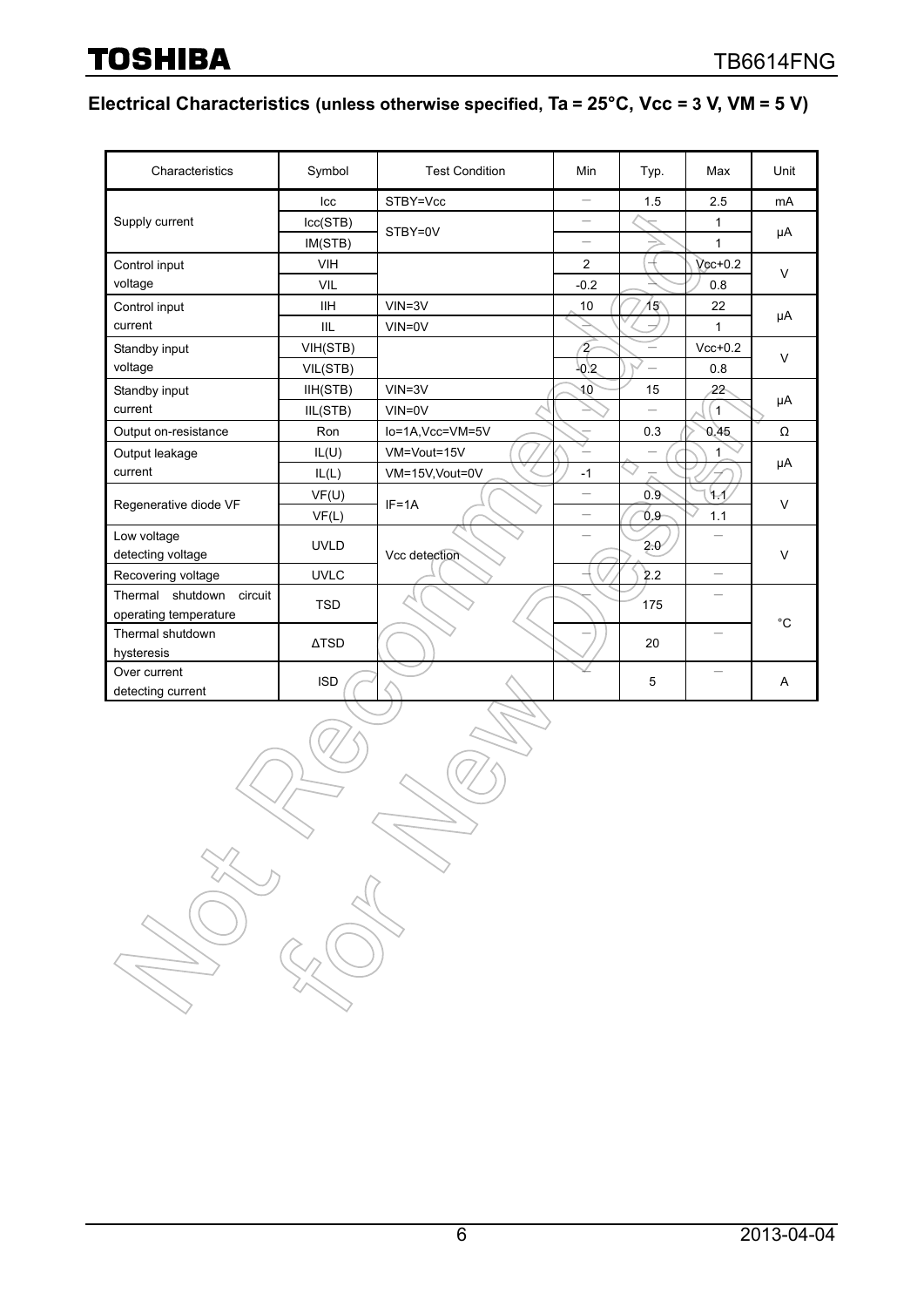### **Typical Application Diagram**



- Note 1: Capacitors for noise absorption of Vcc and VM power supplies should be connected as close as possible to the IC.
- Note 2: Add a resistor for charge current limitation, if use the capacitor between the motor terminals to avoid noise.
- Note 3: Avoid common impedance between GND and PGND as possible.
- Others: Design with extra care for Vcc, VM, GND, PGND lines as there is a possibility of IC destruction from short between output pins, power supply to output pin, ground to output pin, or adjacent pins.

Use fuse or current confine device for the application safety, when current beyond Absolute Maximum Rating would generate through IC.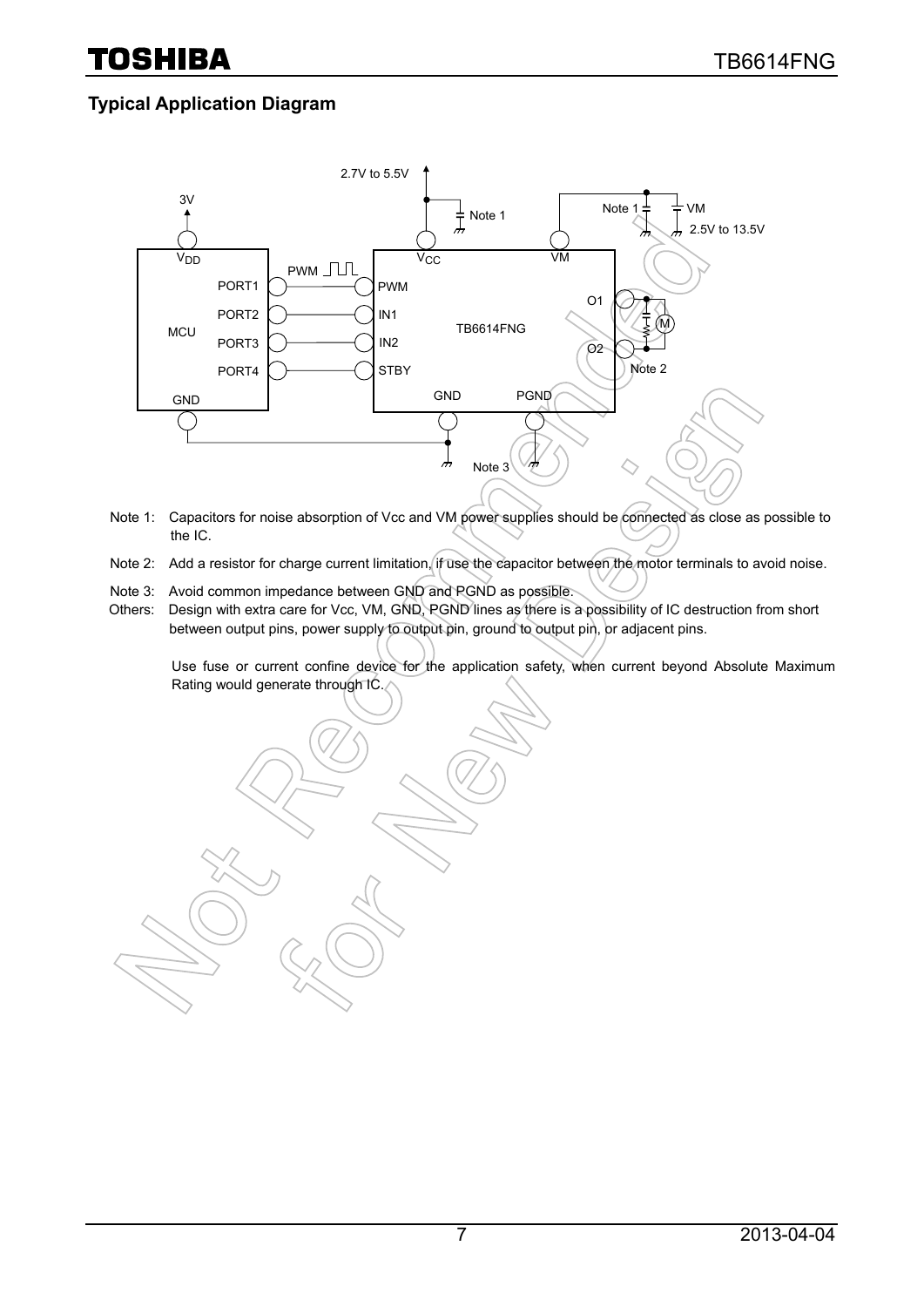### **Package Dimensions**

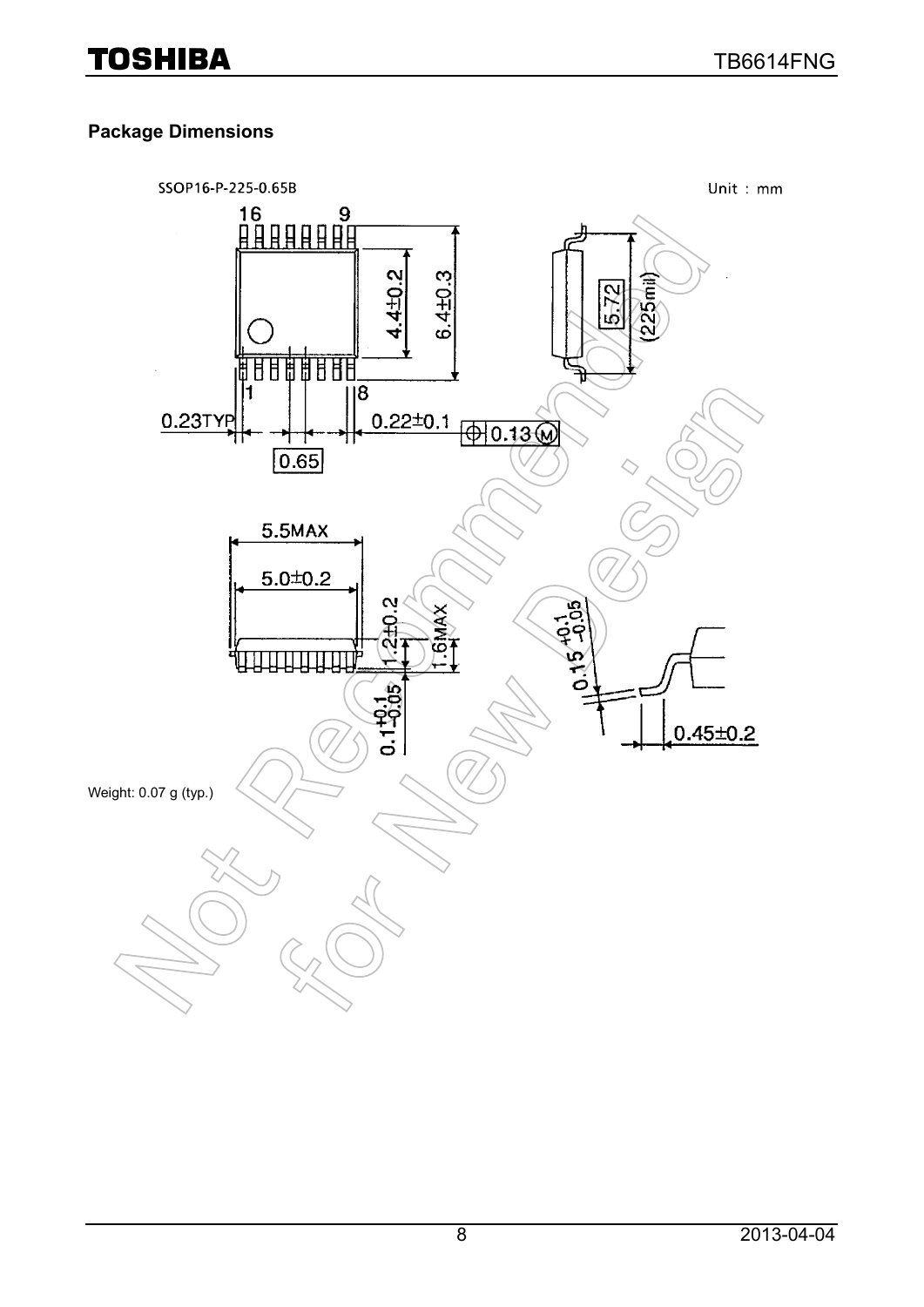### **Notes on Contents**

### **1. Block Diagrams**

Some of the functional blocks, circuits, or constants in the block diagram may be omitted or simplified for explanatory purposes.

### **2. Equivalent Circuits**

The equivalent circuit diagrams may be simplified or some parts of them may be omitted for explanatory purposes.

### **3. Timing Charts**

Timing charts may be simplified for explanatory purposes.

### **4. Application Circuits**

The application circuits shown in this document are provided for reference purposes only. Thorough evaluation is required, especially at the mass production design stage.

Toshiba does not grant any license to any industrial property rights by providing these examples of application circuits.

### **5. Test Circuits**

Components in the test circuits are used only to obtain and confirm the device characteristics. These components and circuits are not guaranteed to prevent malfunction or failure from occurring in the application equipment.

### **IC Usage Considerations Notes on handling of ICs**

- [1] The absolute maximum ratings of a semiconductor device are a set of ratings that must not be exceeded, even for a moment. Do not exceed any of these ratings. Exceeding the rating(s) may cause the device breakdown, damage or deterioration, and may result injury by explosion or combustion.
- [2] Use an appropriate power supply fuse to ensure that a large current does not continuously flow in case of over current and/or IC failure. The IC will fully break down when used under conditions that exceed its absolute maximum ratings, when the wiring is routed improperly or when an abnormal pulse noise occurs from the wiring or load, causing a large current to continuously flow and the breakdown can lead smoke or ignition. To minimize the effects of the flow of a large current in case of breakdown, appropriate settings, such as fuse capacity, fusing time and insertion circuit location, are required.
- [3] If your design includes an inductive load such as a motor coil, incorporate a protection circuit into the design to prevent device malfunction or breakdown caused by the current resulting from the inrush current at power ON or the negative current resulting from the back electromotive force at power OFF. IC breakdown may cause injury, smoke or ignition.

Use a stable power supply with ICs with built-in protection functions. If the power supply is unstable, the protection function may not operate, causing IC breakdown. IC breakdown may cause injury, smoke or ignition.

[4] Do not insert devices in the wrong orientation or incorrectly.

Make sure that the positive and negative terminals of power supplies are connected properly.

Otherwise, the current or power consumption may exceed the absolute maximum rating, and exceeding the rating(s) may cause the device breakdown, damage or deterioration, and may result injury by explosion or combustion.

In addition, do not use any device that is applied the current with inserting in the wrong orientation or incorrectly even just one time.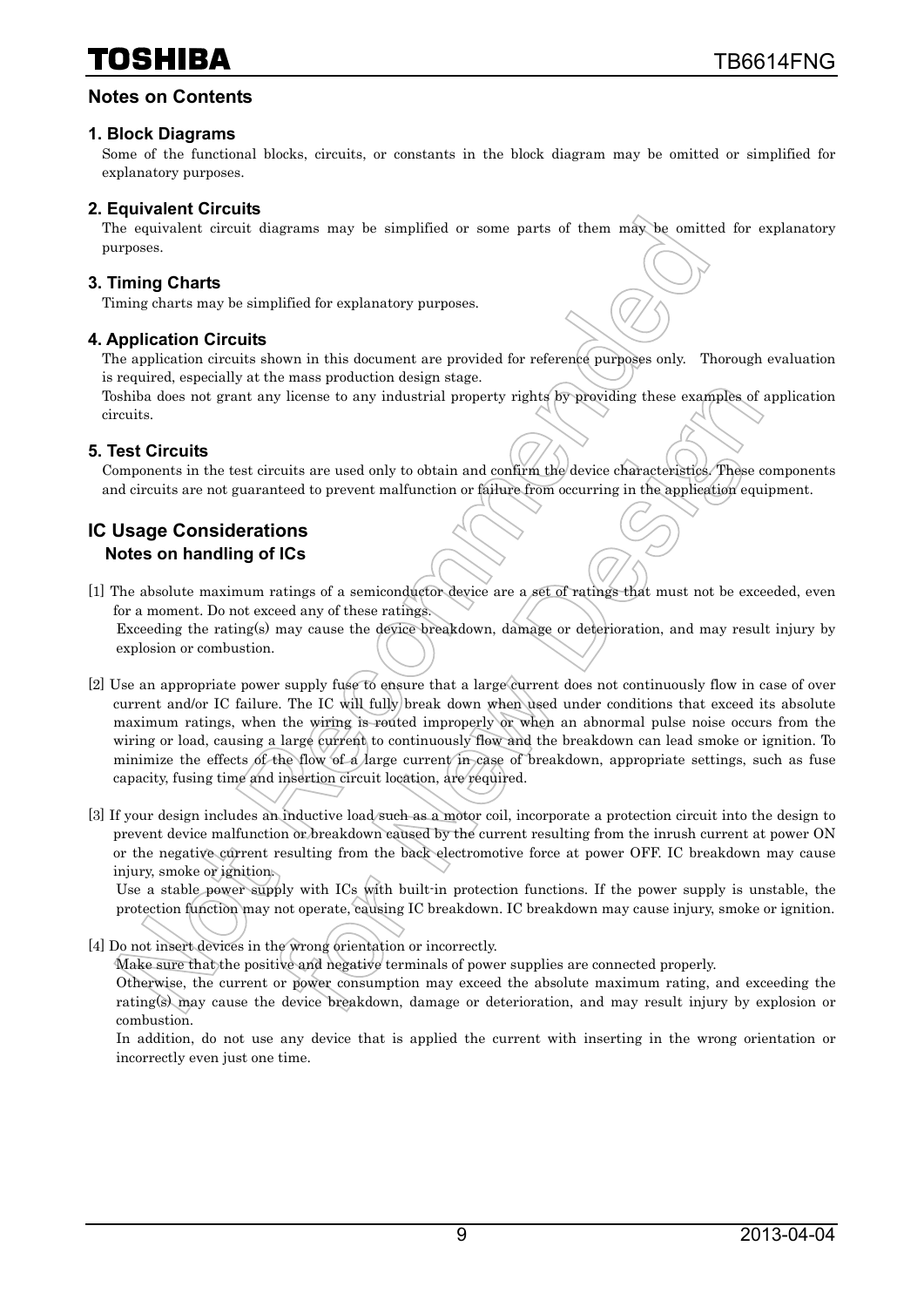#### **Points to remember on handling of ICs**

#### (1) Over current Protection Circuit

Over current protection circuits (referred to as current limiter circuits) do not necessarily protect ICs under all circumstances. If the Over current protection circuits operate against the over current, clear the over current status immediately.

Depending on the method of use and usage conditions, such as exceeding absolute maximum ratings can cause the over current protection circuit to not operate properly or IC breakdown before operation. In addition, depending on the method of use and usage conditions, if over current continues to flow for a long time after operation, the IC may generate heat resulting in breakdown.

#### (2) Thermal Shutdown Circuit

Thermal shutdown circuits do not necessarily protect ICs under all circumstances. If the thermal shutdown circuits operate against the over temperature, clear the heat generation status immediately.

Depending on the method of use and usage conditions, such as exceeding absolute maximum ratings can cause the thermal shutdown circuit to not operate properly or IC breakdown before operation.

#### (3) Heat Radiation Design

In using an IC with large current flow such as power amp, regulator or driver, please design the device so that heat is appropriately radiated, not to exceed the specified junction temperature  $(T<sub>J</sub>)$  at any time and condition. These ICs generate heat even during normal use. An inadequate IC heat radiation design can lead to decrease in IC life, deterioration of IC characteristics or IC breakdown. In addition, please design the device taking into considerate the effect of IC heat radiation with peripheral components.

#### (4) Back-EMF

When a motor rotates in the reverse direction, stops or slows down abruptly, a current flow back to the motor's power supply due to the effect of back-EMF. If the current sink capability of the power supply is small, the device's motor power supply and output pins might be exposed to conditions beyond absolute maximum ratings. To avoid this problem, take the effect of back-EMF into consideration in system design.